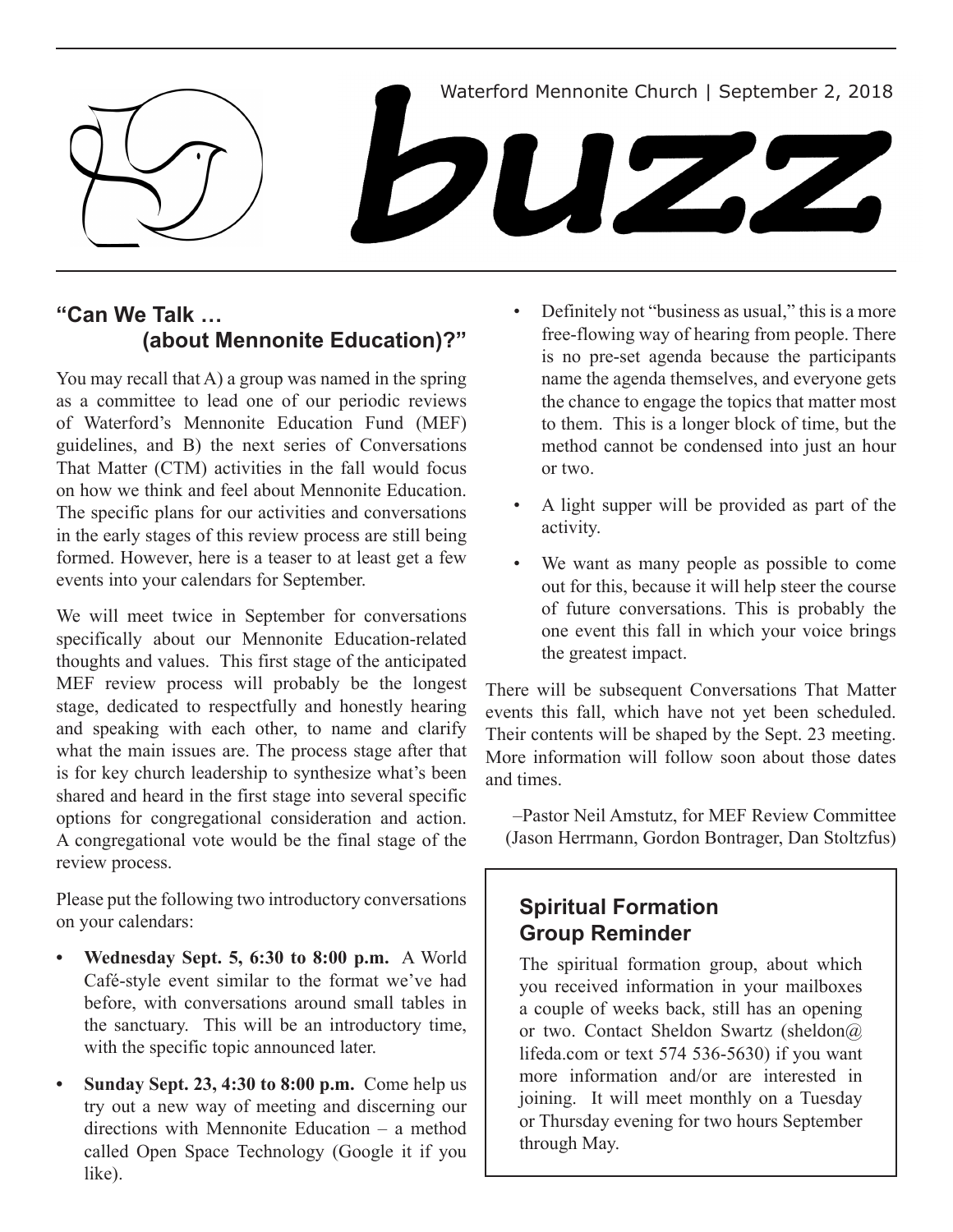## **Treasuring a Memory**

With the upcoming visit with our Beninese friends, my memories of my trip to Benin in February 2016 flood me. Upon exiting the airplane, I remember the blast of heat in the airline terminal and the craziness of trying to fill out immigration forms written in French. Rod and Lynda extended much patience as each person in the group encountered the same questions at different times amid the chaos that manifests itself in the immigration process. (Why do I always feel so much urgency to get through immigration? The country will still be there when I'm finished.)

A big surprise greeted me when I left the terminal and encountered the welcoming delegation from BBI. A bottle of water, greetings, and introductions reassured me before we piled into vehicles for our trip to the hotel. Despite the immigration form written in French, I don't remember a language barrier—it seems friendship and goodwill transcend language.

I intentionally chose no air conditioning for the trip in the interest of experiencing the culture, but on arrival at the hotel I questioned that decision. However, I was up for the adventure and hoped that my humanity didn't smell any worse than those around me. I learned to appreciate any small breeze, especially from upwind.

I was set to see it all during my time in Benin, and I was not disappointed. Our first morning, the group met at BBI for a mostly all day meeting with BBI people and others who had cleared their busy schedules to spend the day with us, including an elaborately prepared lunch of many courses. After being served several courses of salad, rice, chicken, and other foods, there arrived butterscotch pudding. But no, it wasn't butterscotch pudding, but a look-alike main course food not even remotely related to pudding in taste and texture. Recalling some helpful advice not to worry about what I couldn't eat because the food would not go to waste, I tasted it and left it for others to enjoy.

The week continued with trips to the hospital, La Casa Grande, the Door of No Return, the Voodoo forest, Clarice's school, a visit to the sustainable agricultural farm, introductions to Femi's parents, and a boat ride out to the village built on stilts. One of our stops was the BBI demonstration farm and off-site campus where I would end my trip by working on the farm for three days while others either returned home or went on a safari upcountry.

That day arrived and I could try Benin on my own. I spent three days living in the dormitory, meticulously pulling weeds in the vegetable beds, being reminded that there are no shortcuts to pulling weeds, wondering when we would take a break for lunch (never), resting in the heat of the day, and cycling into town for an evening meal. I even attended an evening worship service in the village where I heard a dynamic preacher deliver a firey sermon in French. When I met him later, his calling to minister to the people of Benin impressed me and his perfect English, one of several languages that he knows, surprised me.

A chicken feast culminated my days on the farm. I witnessed the process from beginning to end—the catching, killing, scalding, defeathering, butchering, cleaning, marinating, cooking, and then frying—all the while telling myself that I can eat this. Being the honored guest, I was given the breast and a leg while the other seven shared the rest of the chicken. After weighing my options, I felt comfortable sharing what I had not eaten, even though it was very tasty.

In a few weeks I look forward to returning some of the hospitality that I was shown on my trip. I believe that I serve our guests best by being who I am, living in a typical way, making sure of their comfort, sharing what I can of my life, learning from them, catching up on the people that I know, and affirming the specialness of the relationship of BBI and Waterford. I anticipate hearing what surprises they encounter during their time with us.

Upon my return from Benin the blast of cold air that hit my face when I stepped out of the Chicago Airport let me know that my special trip was over.

–Len Harms



Oostland, Naomi Ross Richer, and Teresa Ross Richer prepare to zip line at the MYF fall blast retreat.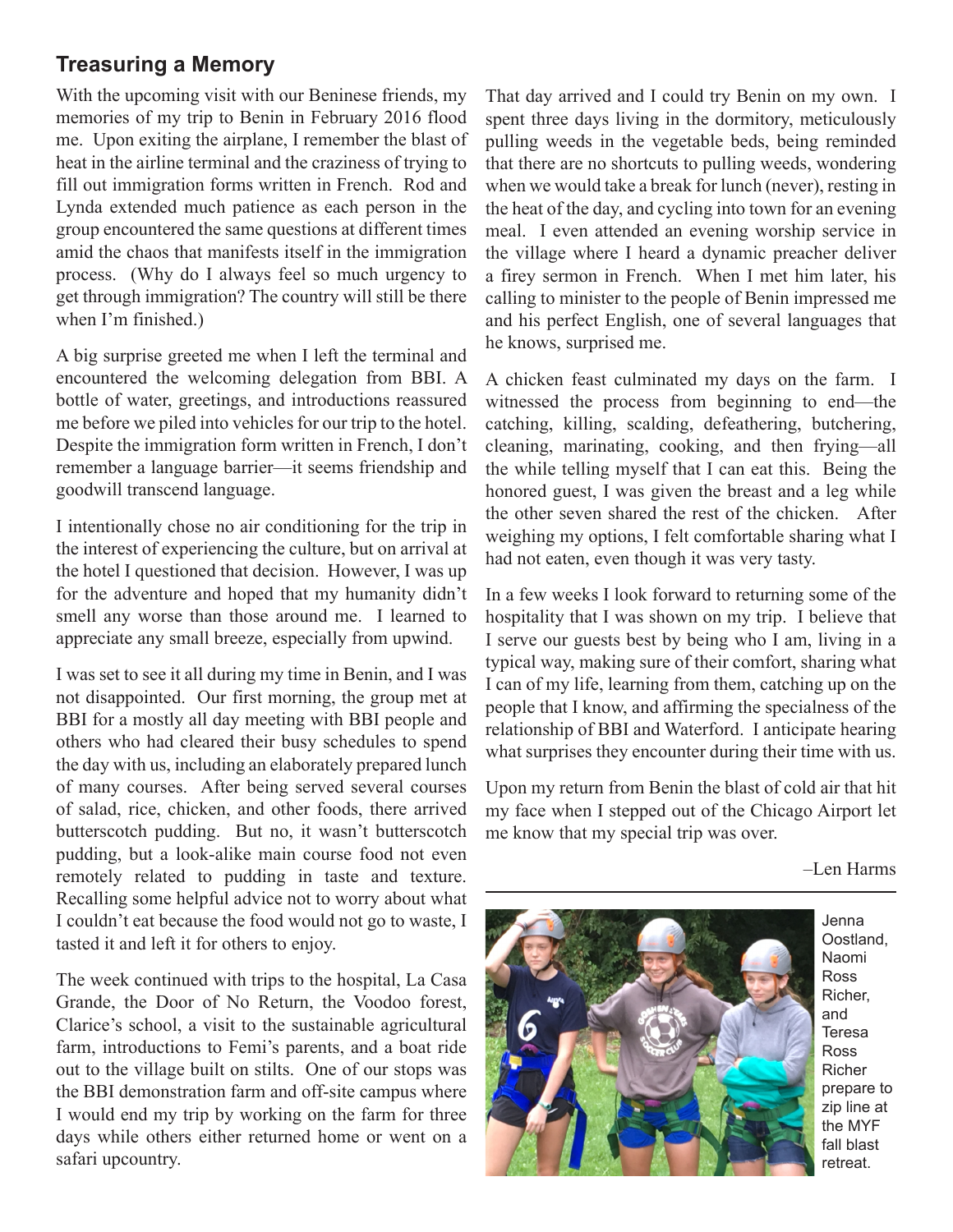## **Michiana Mennonite Relief Sale**

The 51st Annual Michiana Mennonite Relief Sale will be held September 21 and 22 at the Elkhart County Fairgrounds. Are your donations ready? **Items for Online Auction and Children's Auction need to be donated by September 7, before start of auction September 21, 6:30 p.m.** Please contact Carolyn Kauffman (574-537-8716 or cdkauff@gmail.com) for pickup or with questions.

Donations, plus hundreds of volunteers, help make this sale possible. Waterford has had an integral part in making the Relief Sale a success. Our congregation has been in charge of three different areas:

### **Sausage Tent:**

Byron Yoder has chaired the sausage tent for many years! Sausage is fried for sausage sandwiches and for the Saturday morning pancake and sausage breakfast. Approximately 20 volunteers, working two-hour shifts, are used throughout the weekend. Volunteers' primary job is to arrange cut links of sausage in the baskets to be fried. Someone else does the frying and the work is not heavy. Byron is also looking for someone to cochair this booth. Please consider if this is the position for you.

## **Dairy Bar:**

Aaron Lehman and Al Zimmerman chair this booth. Menno tea, pop, water and ice cream are sold. Approximately  $20 - 24$  volunteers, working two-hour shifts, are used throughout the weekend.

### **Popcorn:**

Kevin and Lorene Miller provide leadership for this booth, which sells various Yoder Popcorn products to take home, as well as freshly popped popcorn for eating at the sale. Additionally, children and parents roam the Saturday auctions, selling popcorn and drinks. Approximately 12 adults and  $8 - 10$  children are needed to work in two-hour shifts throughout the weekend.

Please consider if you would like to volunteer for one of these areas. If you have questions, talk to one of the chairpersons. Sign-up sheets are on the Relief Sale table.

# **Waterford Mennonite Church Cumulative Total Giving**



Through the end of August, giving to WMC amounts to \$256,897. That compares to \$261,698 at the same time a year ago and the YTD budget of \$269,393.